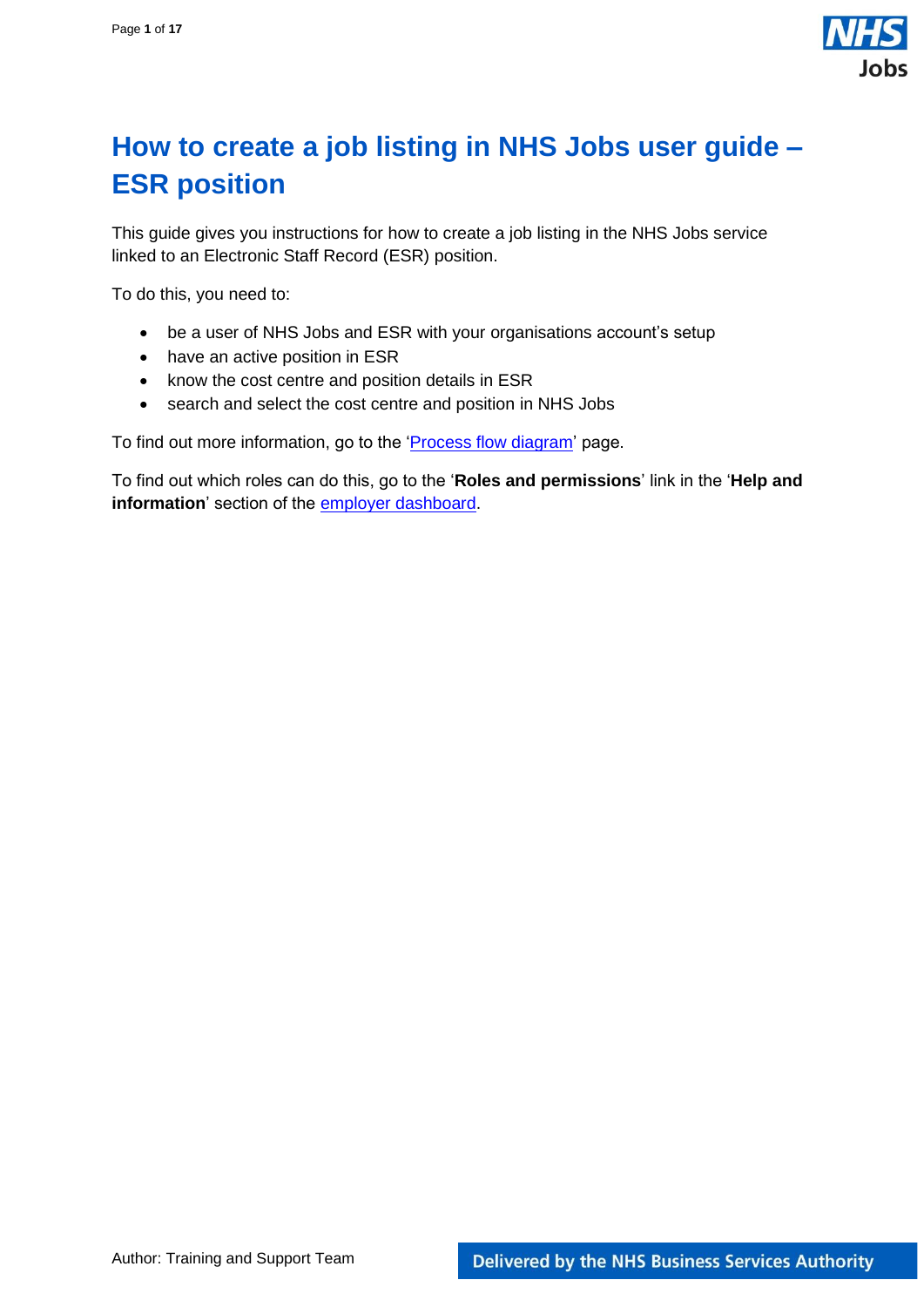# **Contents**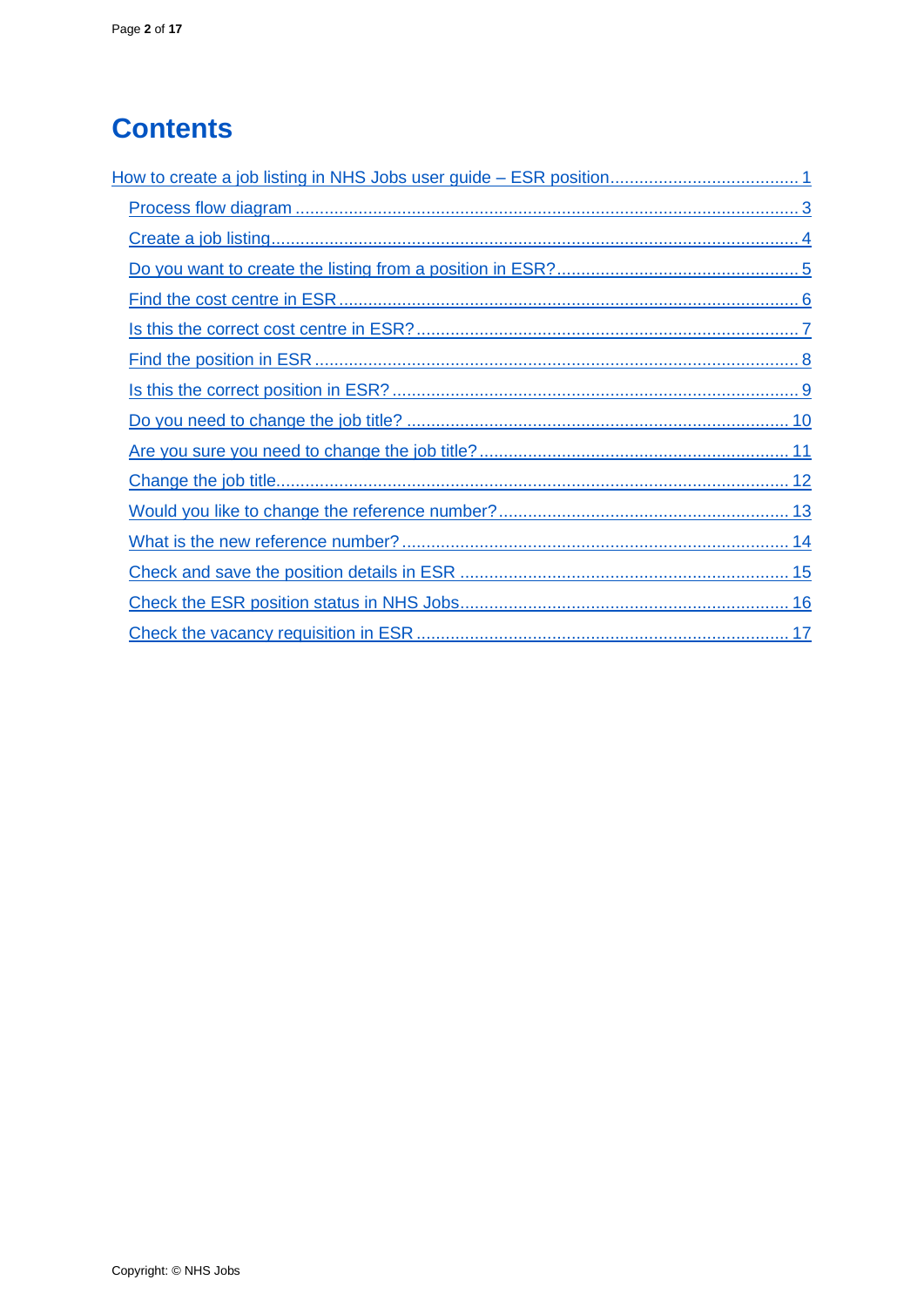

#### <span id="page-2-0"></span>**Process flow diagram**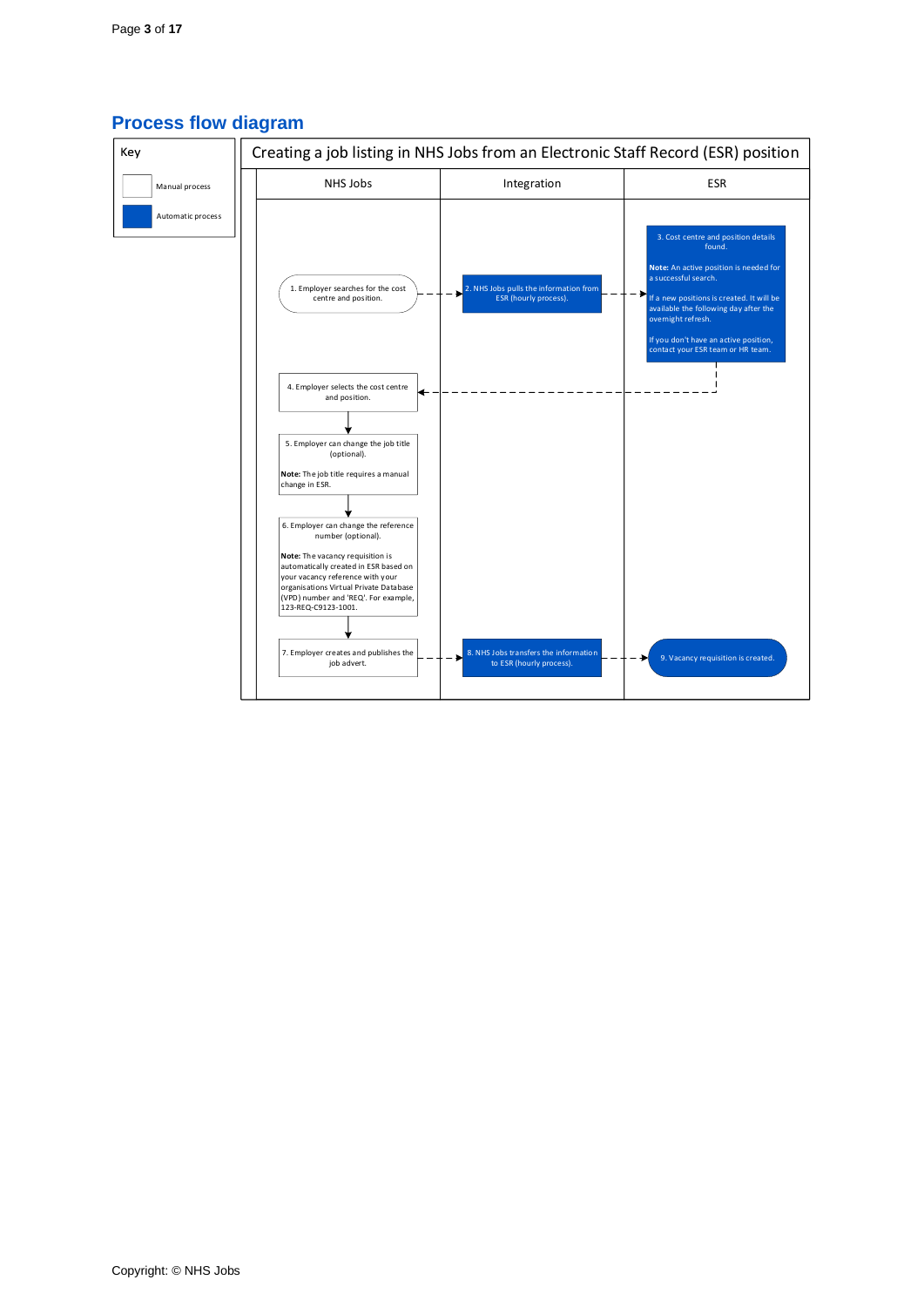## <span id="page-3-0"></span>**Create a job listing**

This page gives you instructions for how to create a job listing.

To create a job listing, complete the following step:

**1.** Select the ['Create a job listing'](#page-4-0) button.

| Jobs<br><b>NHS</b>                                                                               | You're viewing NHS Training and Support<br>Change<br>Signed in as Liam M1 Sign Out |
|--------------------------------------------------------------------------------------------------|------------------------------------------------------------------------------------|
|                                                                                                  | Show tasks for all accounts                                                        |
| <b>BETA</b> Your feedback will help us to improve this service.                                  |                                                                                    |
| <b>NHS Training and Support</b><br><b>Dashboard</b><br><b>Listings by user</b><br>Tasks by stage | What you can do<br><b>Create a job listing</b><br><b>Search for a listing</b>      |
| Showing tasks for<br>All users<br>$\checkmark$                                                   | Search for an applicant                                                            |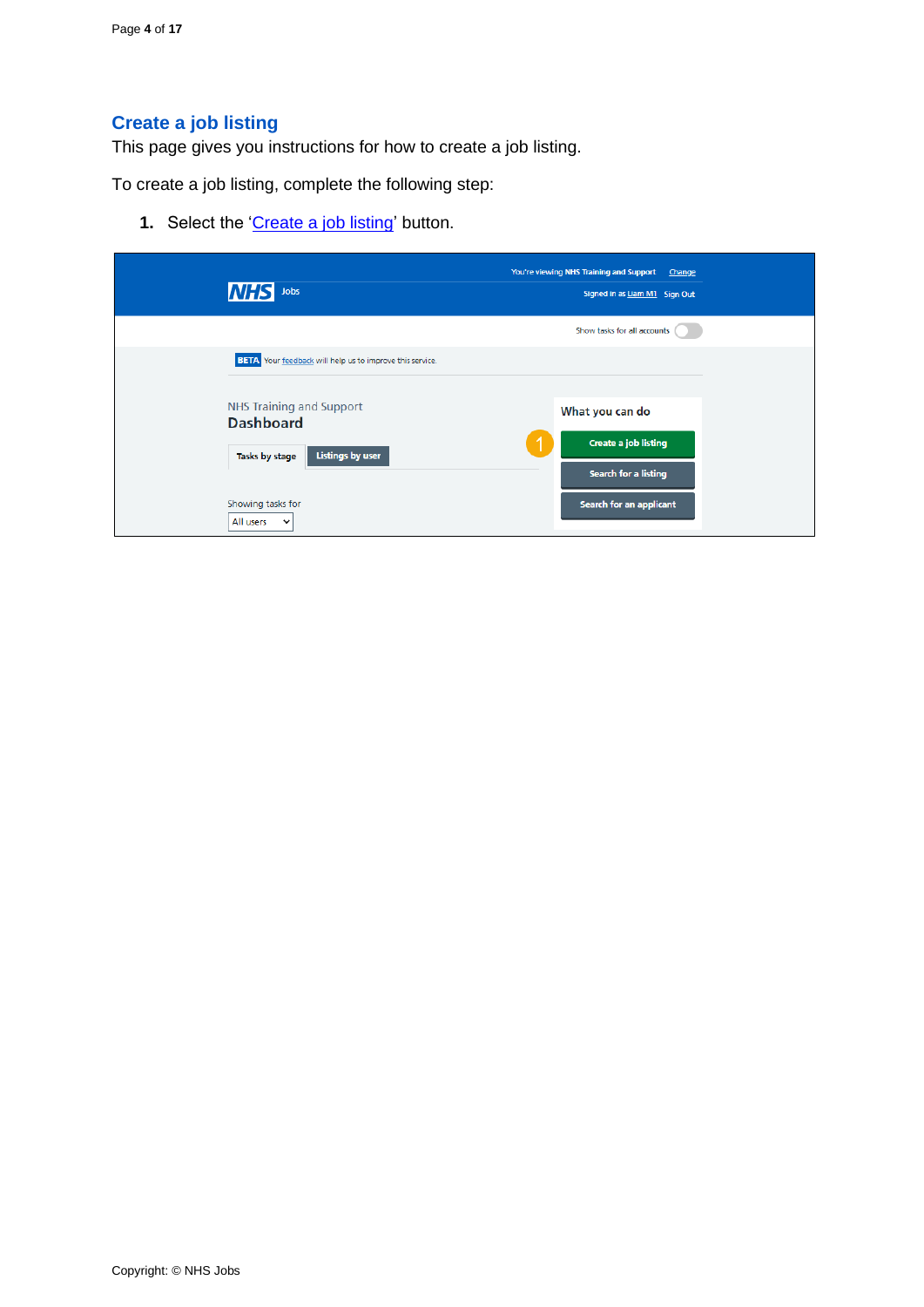#### <span id="page-4-0"></span>**Do you want to create the listing from a position in ESR?**

This page gives you instructions for how to confirm if you want to create the listing from a position in ESR.

**Important:** You'll only see this page if you're a user of NHS Jobs and ESR with your organisations account's setup.

To confirm if you want to create the listing from a position in ESR, complete the following steps:

- **1.** Select an answer:
	- ['Yes'](#page-5-0)
	- 'No'
- **2.** Select the 'Continue' button.

| INH            | Jobs                                                                                |                                |         | You're viewing ESR - API Test Change<br>Signed in as Liam M1 Sign Out |                   |  |
|----------------|-------------------------------------------------------------------------------------|--------------------------------|---------|-----------------------------------------------------------------------|-------------------|--|
|                | <b>BETA</b> Your feedback will help us to improve this service.                     |                                |         |                                                                       |                   |  |
| < Go back      |                                                                                     |                                |         |                                                                       |                   |  |
|                | Create a job advert<br>Do you want to create the listing from a<br>position in ESR? |                                |         |                                                                       |                   |  |
| <b>Yes</b>     | <b>No</b>                                                                           |                                |         |                                                                       |                   |  |
| Continue       |                                                                                     |                                |         |                                                                       |                   |  |
| Privacy policy | Terms and conditions                                                                | <b>Accessibility Statement</b> | Cookies | How to create and publish jobs                                        | © Crown copyright |  |

**Tip:** To find out how to create and publish a job listing, go to a user guide or video from the '**Create a job listing'** section of the ['Help and support for employers'](https://www.nhsbsa.nhs.uk/new-nhs-jobs-service/help-and-support-employers) webpage.

If you don't want to create the listing from a position in ESR, you've reached the end of this user guide.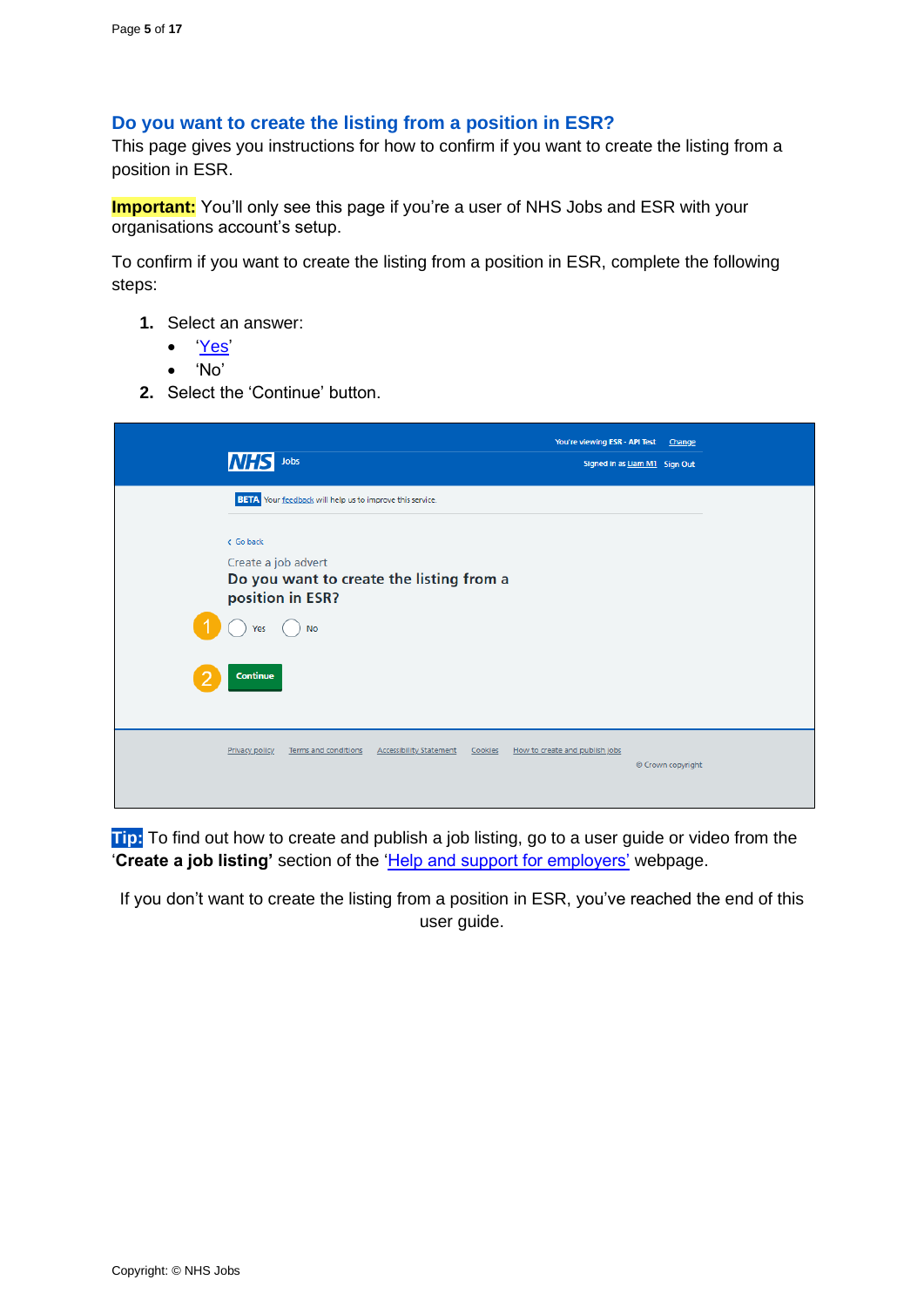#### <span id="page-5-0"></span>**Find the cost centre in ESR**

This page gives you instructions for how to find the cost centre in ESR.

**Important:** An active position is needed for a successful search. If a new position is created, it will be available the following day after the overnight ESR refresh. If you don't have an active position, contact your ESR team or HR team.

To find the cost centre in ESR, complete the following steps:

- **1.** In the **Cost centre** box, enter the details.
- 2. Select the '*Find cost centre'* button.

| Jobs<br>INH                                                                          | You're viewing ESR - API Test Change<br>Signed in as Liam M1 Sign Out |  |
|--------------------------------------------------------------------------------------|-----------------------------------------------------------------------|--|
| <b>BETA</b> Your feedback will help us to improve this service.                      |                                                                       |  |
| < Go back                                                                            |                                                                       |  |
| Create a job advert<br>Find the cost centre                                          |                                                                       |  |
| Enter the full cost centre code if possible. Partial codes will return more results. |                                                                       |  |
|                                                                                      |                                                                       |  |
| <b>Find cost centre</b>                                                              |                                                                       |  |
|                                                                                      |                                                                       |  |
| Privacy policy<br>Terms and conditions<br><b>Accessibility Statement</b>             | Cookies How to create and publish jobs<br>© Crown copyright           |  |
|                                                                                      |                                                                       |  |

**Tip:** Enter the full cost centre code if possible. Partial codes will return more results. You must enter at least 3 characters for a successful search.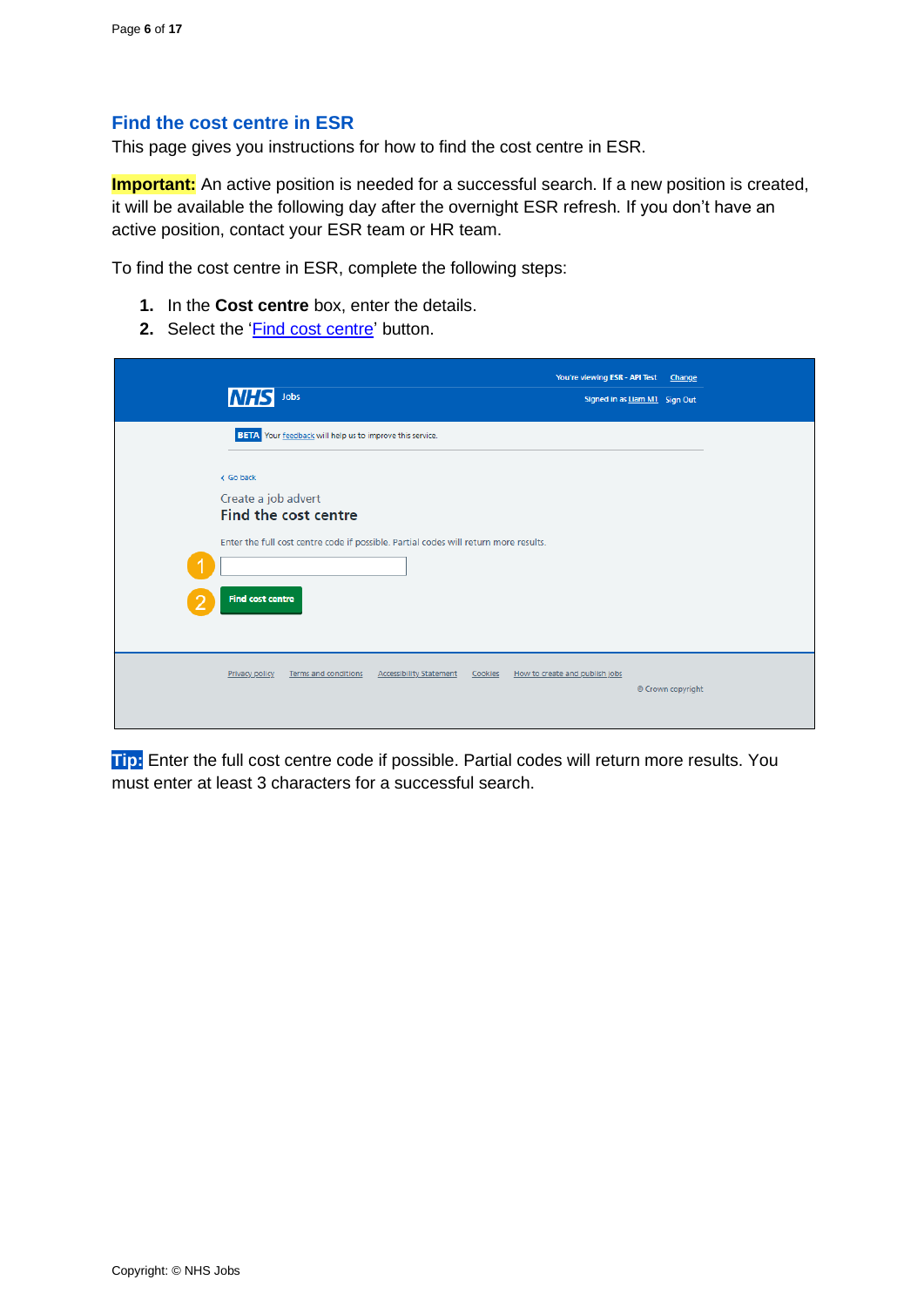#### <span id="page-6-0"></span>**Is this the correct cost centre in ESR?**

This page gives you instructions for how to confirm if this is the correct cost centre in ESR.

**Important:** In this example, the cost centre '979M100AM7' is found.

To confirm if this is the correct cost centre, complete the following steps:

- **1.** Select an answer:
	- ['Yes'](#page-7-0)
	- ['No'](#page-5-0)
- **2.** Select the 'Continue' button.

| <b>NHS</b> Jobs                                                                 | You're viewing ESR - API Test Change<br>Signed in as Liam M1 Sign Out |
|---------------------------------------------------------------------------------|-----------------------------------------------------------------------|
| BETA Your feedback will help us to improve this service.                        |                                                                       |
| < Go back<br>Create a job advert<br>Is this the correct cost centre?            |                                                                       |
| 979M1000AM7<br>979M1000AM7                                                      |                                                                       |
| <b>No</b><br>Yes                                                                |                                                                       |
| Continue                                                                        |                                                                       |
| <b>Privacy policy</b><br>Terms and conditions<br><b>Accessibility Statement</b> | How to create and publish jobs<br>Cookies<br>© Crown copyright        |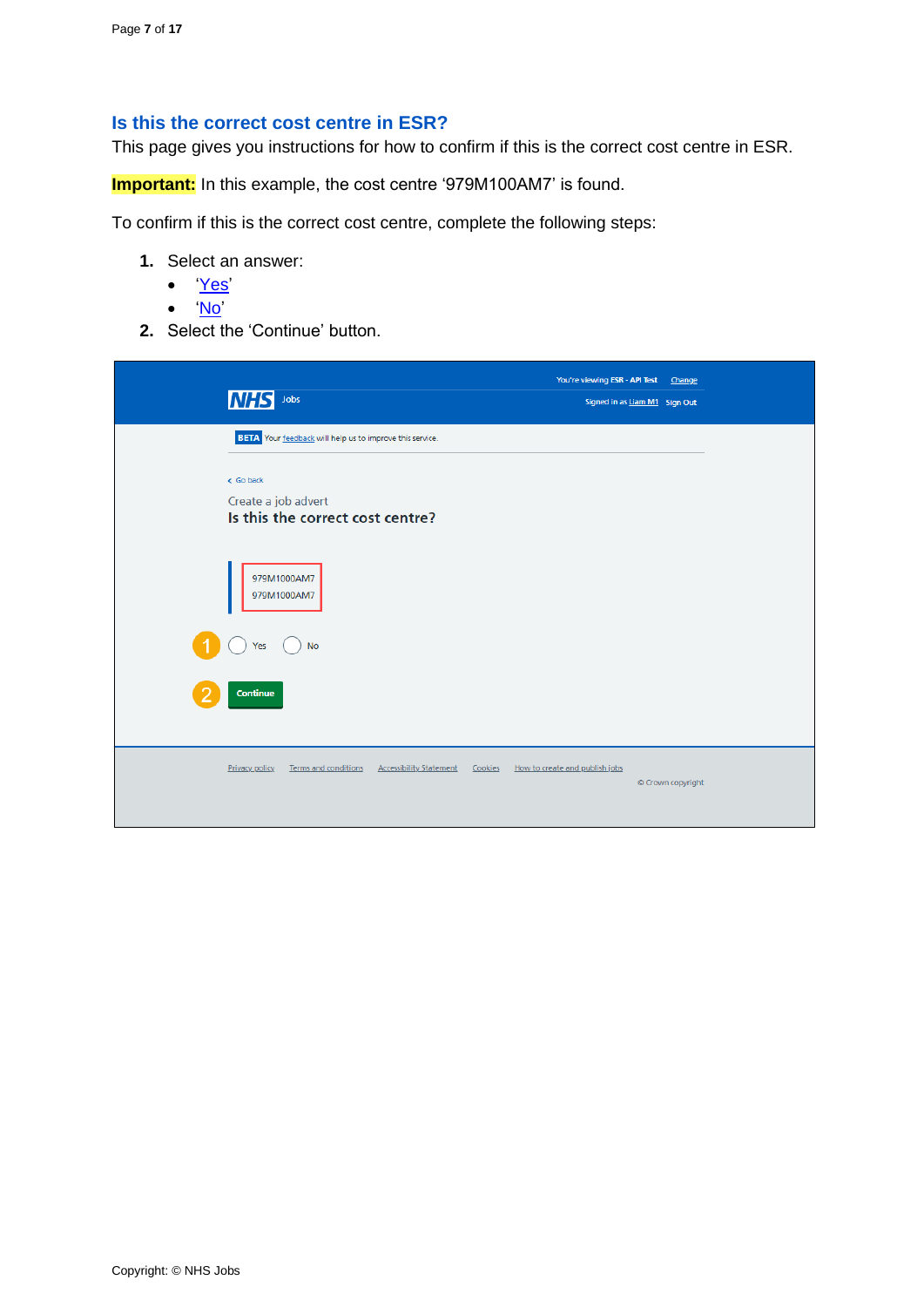### <span id="page-7-0"></span>**Find the position in ESR**

This page gives you instructions for how to find the position in ESR.

To find the position in ESR, complete the following steps:

- **1.** In the **Position in ESR** box, enter the details.
- 2. Select the '*Find position'* button.

| <b>BETA</b> Your feedback will help us to improve this service.<br>< Go back<br>Create a job advert<br>Find the position in ESR<br>Enter the full or partial job title as it is in ESR<br><b>Find position</b><br>Terms and conditions<br><b>Accessibility Statement</b><br>How to create and publish jobs<br><b>Privacy policy</b><br>Cookies<br>© Crown copyright | <b>NHS</b><br>Jobs |  | You're viewing ESR - API Test<br>Signed in as Liam M1 Sign Out | Change |
|---------------------------------------------------------------------------------------------------------------------------------------------------------------------------------------------------------------------------------------------------------------------------------------------------------------------------------------------------------------------|--------------------|--|----------------------------------------------------------------|--------|
|                                                                                                                                                                                                                                                                                                                                                                     |                    |  |                                                                |        |
|                                                                                                                                                                                                                                                                                                                                                                     |                    |  |                                                                |        |
|                                                                                                                                                                                                                                                                                                                                                                     |                    |  |                                                                |        |

**Tip:** Enter the full cost centre code if possible. Partial codes will return more results. You must enter at least 3 characters for a successful search.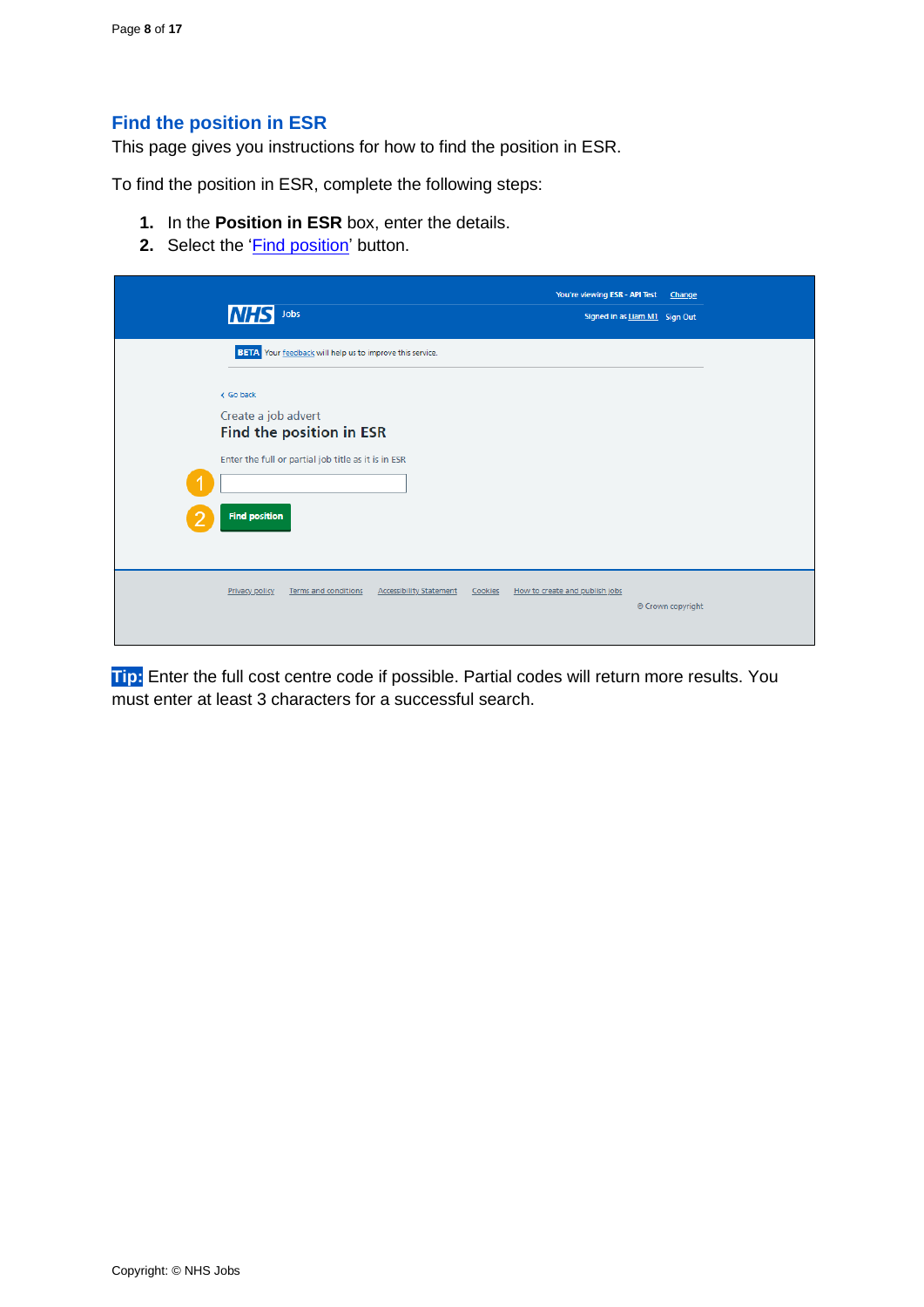#### <span id="page-8-0"></span>**Is this the correct position in ESR?**

This page gives you instructions for how to confirm if this is the correct position in ESR.

**Important:** In this example, the position name 'Position 8629369 25221729' is found. If the job title is not right, you can change it later.

To confirm if this is the correct position in ESR, complete the following steps:

- **1.** Select an answer:
	- ['Yes'](#page-9-0)
	- ['No'](#page-7-0)
- **2.** Select the 'Save and continue' button.

| Jobs<br><b>NHS</b>                                                                                                                 | You're viewing ESR - API Test<br>Change<br>Signed in as Liam M1 Sign Out |
|------------------------------------------------------------------------------------------------------------------------------------|--------------------------------------------------------------------------|
| <b>BETA</b> Your feedback will help us to improve this service.                                                                    |                                                                          |
| < Go back<br>Create a job advert<br>Is this the correct position in ESR?<br>If the job title is not right you can change it later. |                                                                          |
| <b>Position 8629368</b><br>25221729                                                                                                |                                                                          |
| <b>No</b><br>Yes<br><b>Save and continue</b>                                                                                       |                                                                          |
| Terms and conditions<br><b>Accessibility Statement</b><br><b>Privacy policy</b>                                                    | How to create and publish jobs<br>Cookies<br>© Crown copyright           |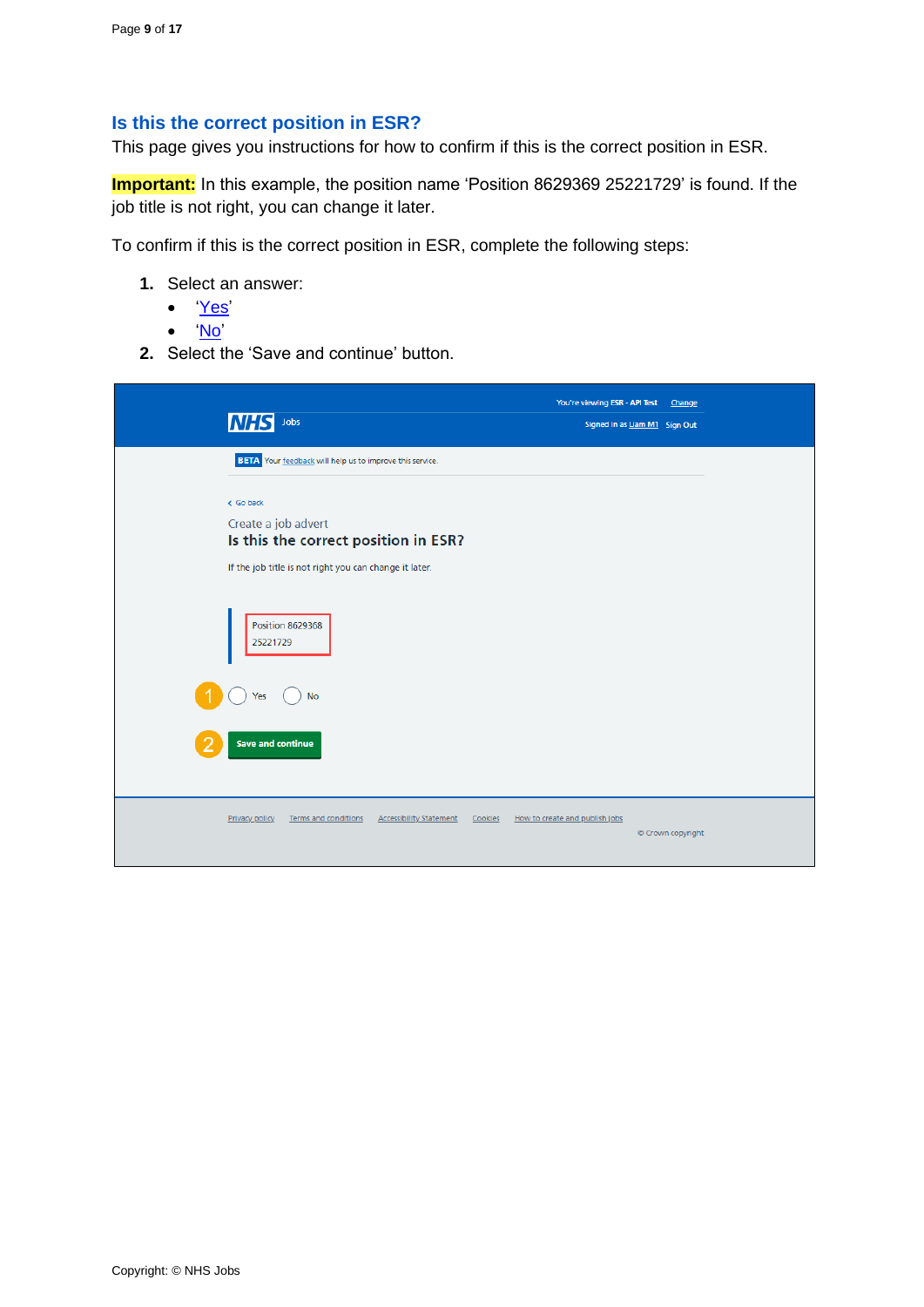#### <span id="page-9-0"></span>**Do you need to change the job title?**

This page gives you instructions for how to confirm if you need to change the job title.

**Important:** The default job title is the position name in ESR. For example, 'Position 8629369'.

To confirm if you need to change the job title, complete the following steps:

- **1.** Select an answer:
	- ['Yes'](#page-10-0)
	- ['No'](#page-12-0)
- **2.** Select the 'Continue' button.

| <b>NHS</b><br>Jobs                                                                  | You're viewing ESR - API Test Change<br>Signed in as Liam M1 Sign Out |
|-------------------------------------------------------------------------------------|-----------------------------------------------------------------------|
| <b>BETA</b> Your feedback will help us to improve this service.                     |                                                                       |
| < Go back<br>Do you need to change the job title?                                   |                                                                       |
| Position 8629368 DRAFT                                                              |                                                                       |
| Reference no: T0979-22-1356                                                         |                                                                       |
| <b>Position 8629368</b>                                                             |                                                                       |
| <b>No</b><br>Yes                                                                    |                                                                       |
| Continue                                                                            |                                                                       |
| Privacy policy<br>Terms and conditions<br><b>Accessibility Statement</b><br>Cookies | How to create and publish jobs<br>© Crown copyright                   |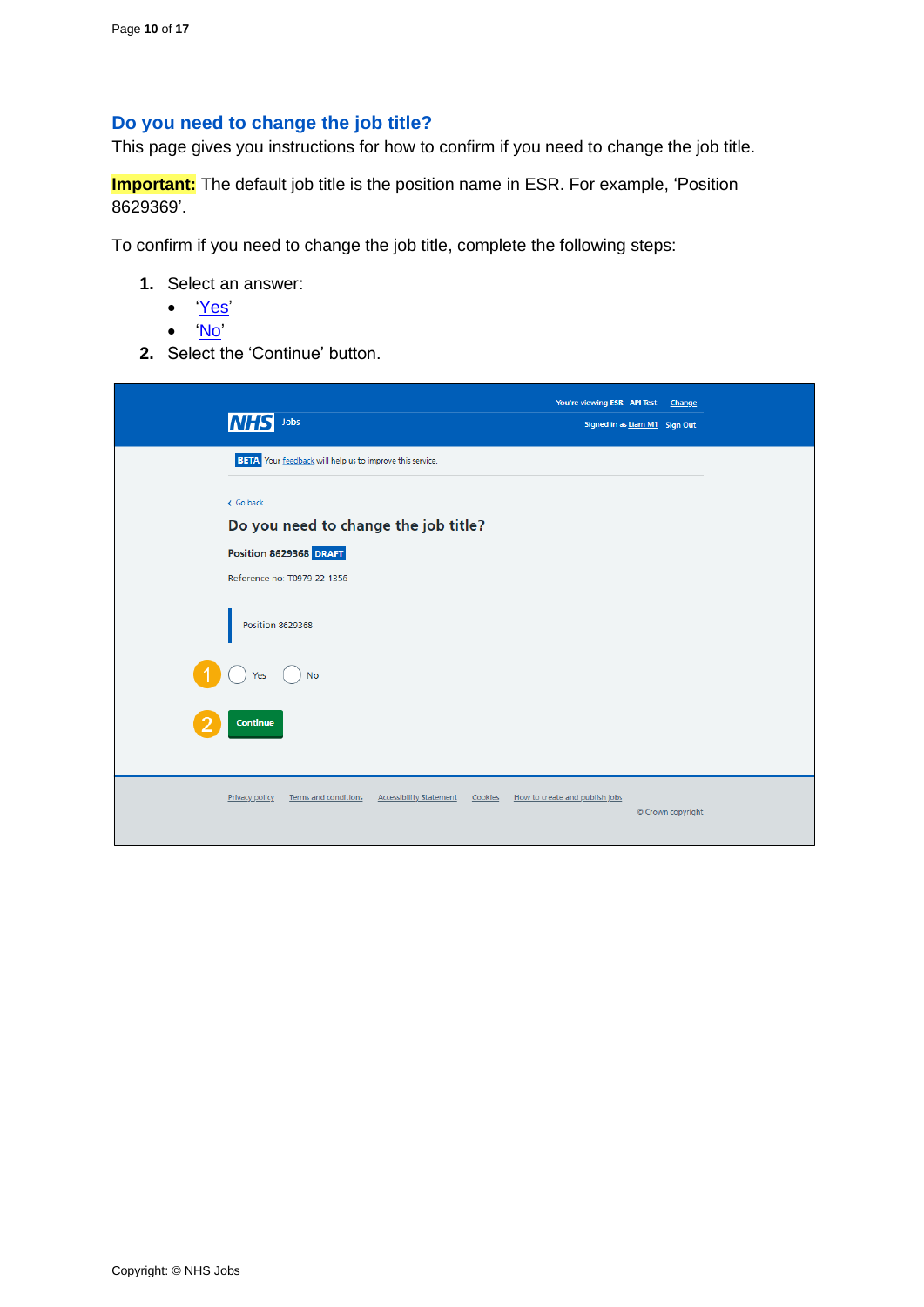#### <span id="page-10-0"></span>**Are you sure you need to change the job title?**

This page gives you instructions for how to confirm if you're sure you need to change the job title.

**Important:** You'll only see this page if you're changing the job title. This will only change the job title in the NHS Jobs service. It won't automatically change it in ESR. Make sure you contact your ESR team or HR team to change the job title in ESR. If it is not changed in ESR the employee's pay slip and any other documents won't be correct.

To confirm if you're sure you need to change the job title, complete the following steps:

- **1.** Select an answer:
	- ['Yes'](#page-11-0)
	- ['No'](#page-12-0)
- **2.** Select the 'Continue' button.

| Jobs                                                                                                                                                                                                                                                                                                                                | You're viewing ESR - API Test<br>Signed in as Liam M1 Sign Out | Change            |
|-------------------------------------------------------------------------------------------------------------------------------------------------------------------------------------------------------------------------------------------------------------------------------------------------------------------------------------|----------------------------------------------------------------|-------------------|
| BETA Your feedback will help us to improve this service.                                                                                                                                                                                                                                                                            |                                                                |                   |
| < Go back                                                                                                                                                                                                                                                                                                                           |                                                                |                   |
| Are you sure you need to change the job<br>title?                                                                                                                                                                                                                                                                                   |                                                                |                   |
| Position 8629368 DRAFT                                                                                                                                                                                                                                                                                                              |                                                                |                   |
| Reference no: T0979-22-1356                                                                                                                                                                                                                                                                                                         |                                                                |                   |
| This will only change the job title in the NHS Jobs service. It will not<br>automatically change it in ESR.<br>Make sure contact your ESR team or HR team to change the job title<br>in ESR.<br>If it is not changed in ESR the employee's pay slip and any other<br>documents will not be correct.<br><b>No</b><br>Yes<br>Continue |                                                                |                   |
| Terms and conditions<br><b>Accessibility Statement</b><br>Privacy policy<br>Cookies                                                                                                                                                                                                                                                 | How to create and publish jobs                                 | © Crown copyright |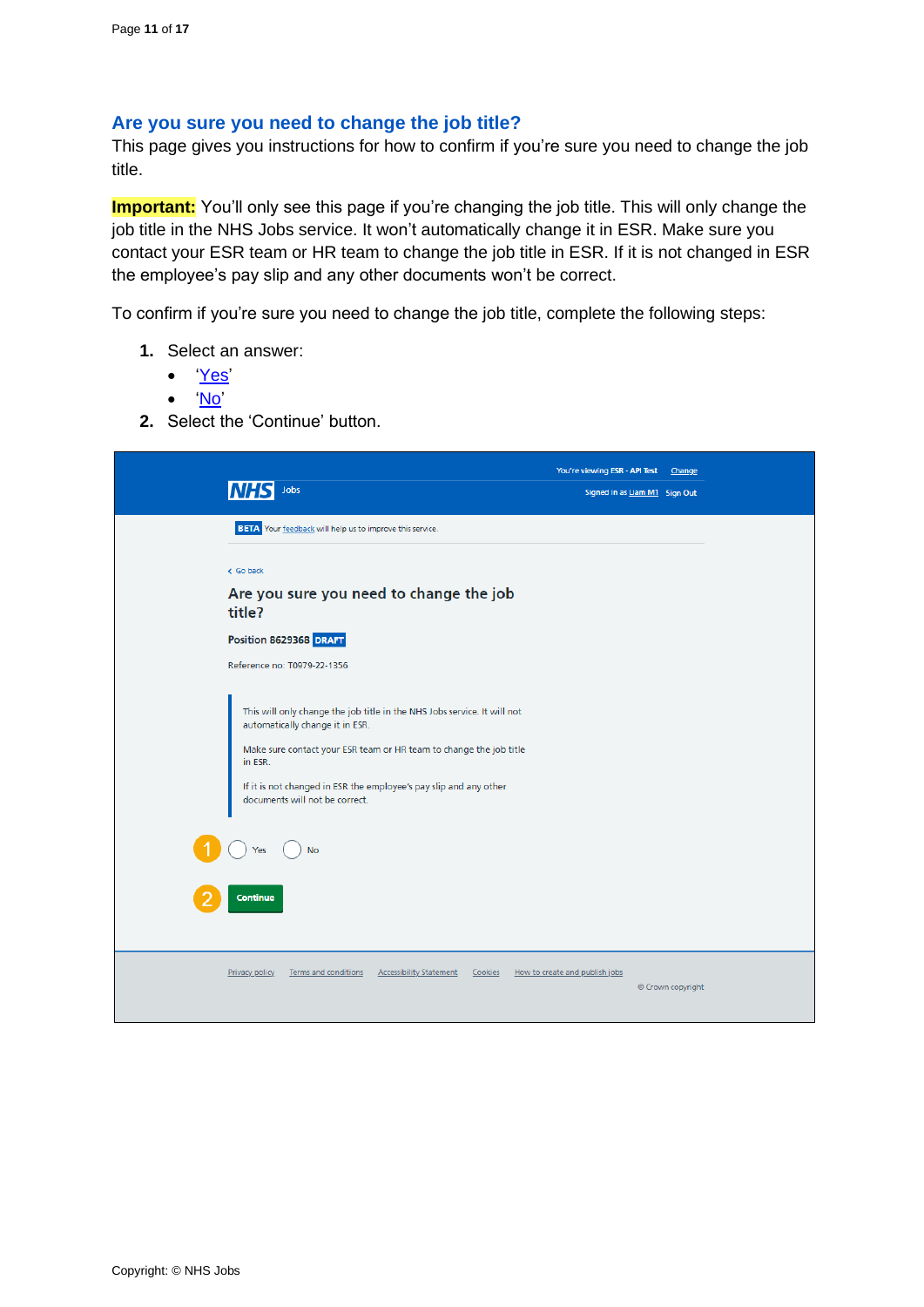### <span id="page-11-0"></span>**Change the job title**

This page gives you instructions for how to change the job title.

**Important:** You'll only see this page if you're changing the job title.

To change the job title, complete the following steps:

- **1.** In the **Change job title** box, enter the details.
- 2. Select the ['Save and continue'](#page-12-0) button.

| <b>NHS</b><br>Jobs                                                                         |                                |         | You're viewing ESR - API Test Change<br>Signed in as Liam M1 Sign Out |                   |
|--------------------------------------------------------------------------------------------|--------------------------------|---------|-----------------------------------------------------------------------|-------------------|
| BETA Your feedback will help us to improve this service.                                   |                                |         |                                                                       |                   |
| < Go back<br>Change the job title<br>Position 8629368 DRAFT<br>Reference no: T0979-22-1356 |                                |         |                                                                       |                   |
| Save and continue                                                                          |                                |         |                                                                       |                   |
| Privacy policy<br><b>Terms and conditions</b>                                              | <b>Accessibility Statement</b> | Cookies | How to create and publish jobs                                        | © Crown copyright |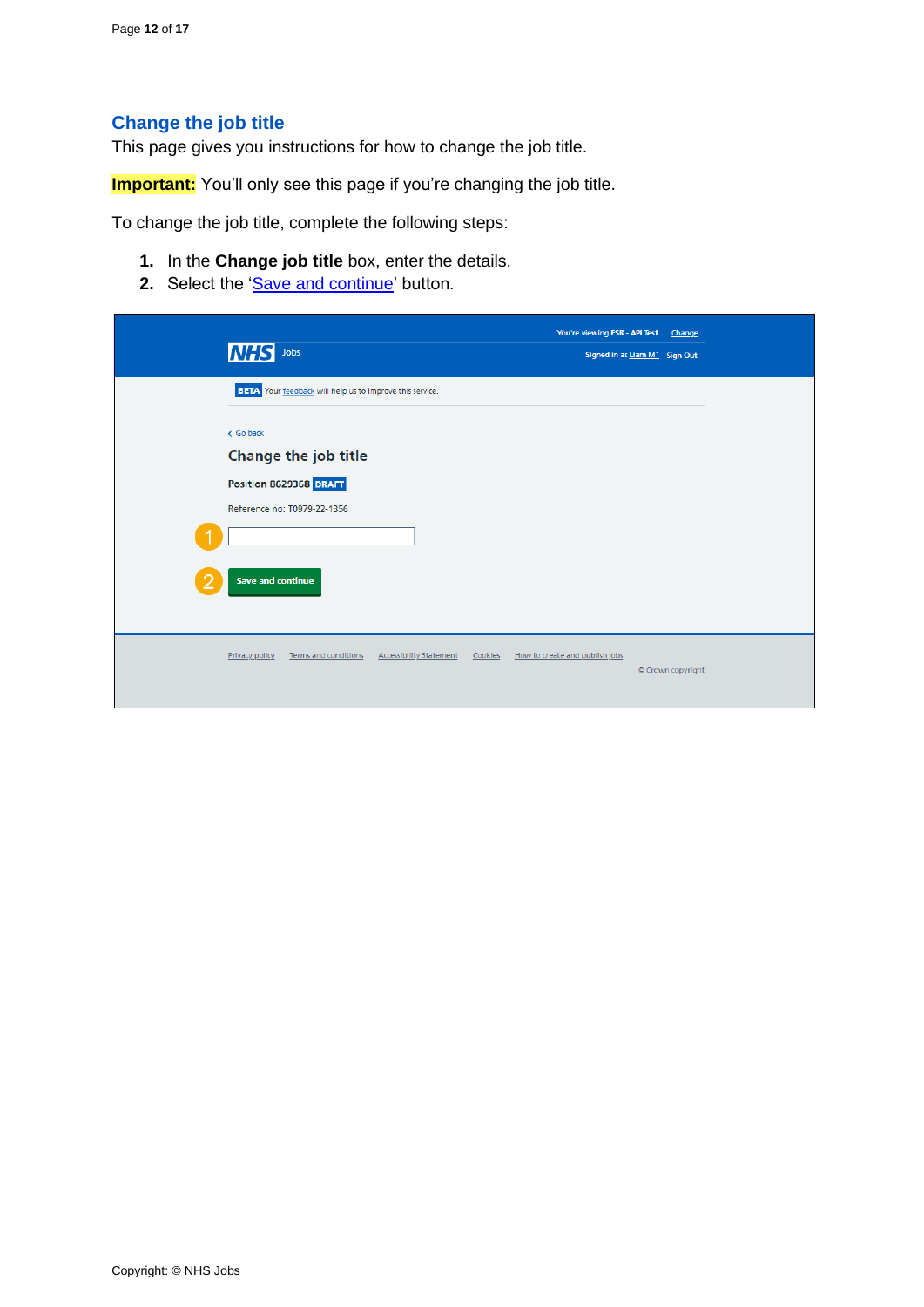#### <span id="page-12-0"></span>**Would you like to change the reference number?**

This page gives you instructions for how to confirm if you would like to change the reference number.

**Important:** The default reference number is automatically created in ESR with your organisations Virtual Private Database (VPD) number and 'REQ'. For example, 123-REQ-C9123-1001.

To confirm if you would like to change the reference number, complete the following steps:

- **1.** Select an answer:
	- ['Yes'](#page-13-0)
	- ['No'](#page-14-0)
- **2.** Select the 'Continue' button.

| <b>INHS</b><br>Jobs                                                                   | You're viewing ESR - API Test Change<br>Signed in as Liam M1 Sign Out |                   |
|---------------------------------------------------------------------------------------|-----------------------------------------------------------------------|-------------------|
| BETA Your feedback will help us to improve this service.                              |                                                                       |                   |
| < Go back<br>Create a job advert<br>Would you like to change the reference<br>number? |                                                                       |                   |
| <b>Administrator DRAFT</b>                                                            |                                                                       |                   |
| Reference no: T0979-22-1356                                                           |                                                                       |                   |
| <b>No</b><br>Yes                                                                      |                                                                       |                   |
| Continue                                                                              |                                                                       |                   |
| Privacy policy<br>Terms and conditions<br><b>Accessibility Statement</b><br>Cookies   | How to create and publish jobs                                        | © Crown copyright |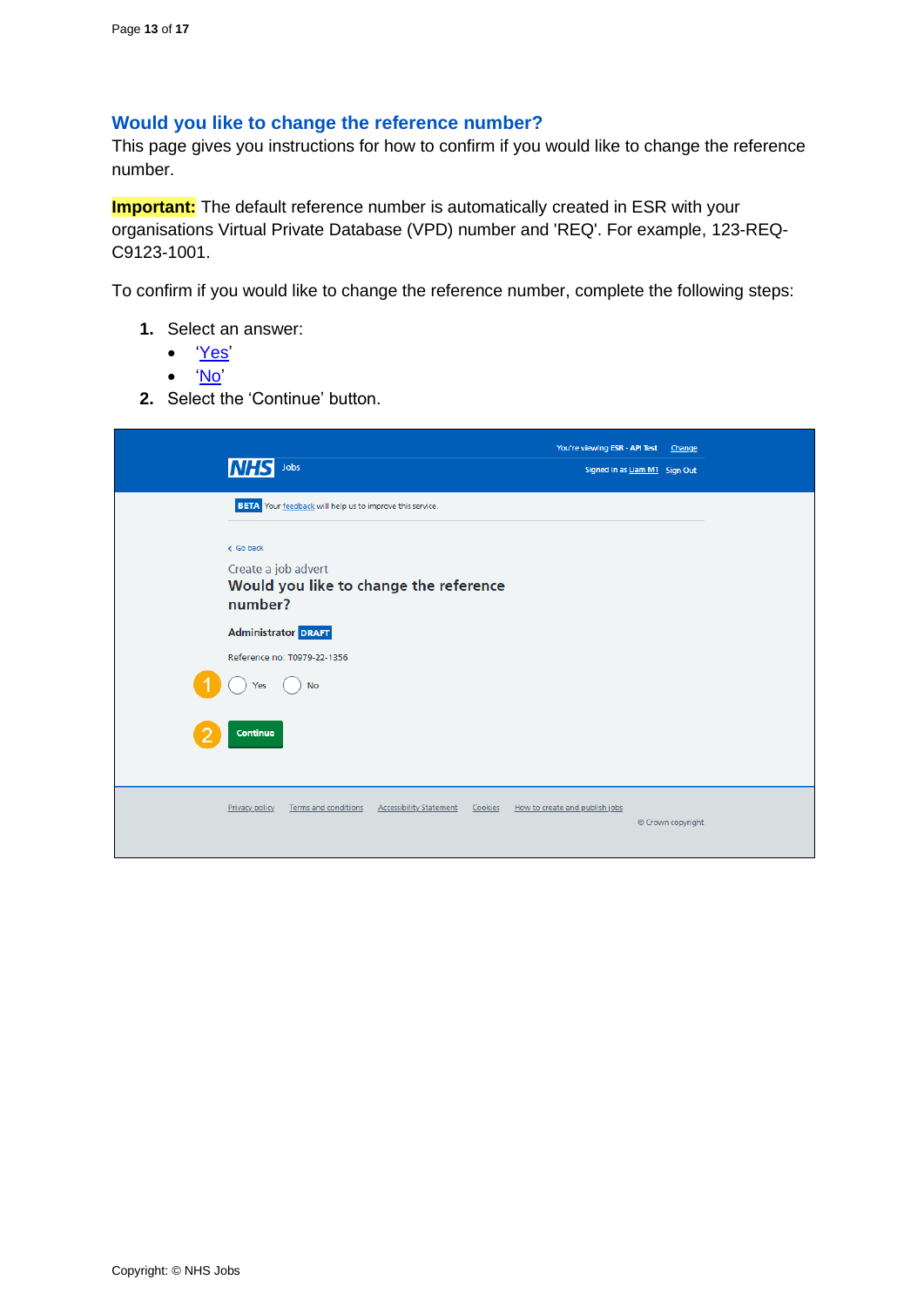#### <span id="page-13-0"></span>**What is the new reference number?**

This page gives you instructions for how to confirm the new reference number.

**Important:** You'll only see this page if you're creating a new reference number. You'll need to replace the existing reference number.

To confirm the new reference number, complete the following steps:

- **1.** In the **Change reference number** box, enter the details.
- 2. Select the ['Save and continue'](#page-14-0) button.

| <b>NHS</b><br>Jobs                                                                  | You're viewing ESR - API Test Change<br>Signed in as Liam M1 Sign Out |                   |
|-------------------------------------------------------------------------------------|-----------------------------------------------------------------------|-------------------|
| <b>BETA</b> Your feedback will help us to improve this service.                     |                                                                       |                   |
| < Go back<br>Create a job advert<br>What is the new reference number?               |                                                                       |                   |
| <b>Administrator DRAFT</b>                                                          |                                                                       |                   |
| Reference no: T0979-22-1356                                                         |                                                                       |                   |
| T0979-22-1356                                                                       |                                                                       |                   |
| <b>Save and continue</b>                                                            |                                                                       |                   |
| Save and come back later                                                            |                                                                       |                   |
| Privacy policy<br>Terms and conditions<br><b>Accessibility Statement</b><br>Cookies | How to create and publish jobs                                        | © Crown copyright |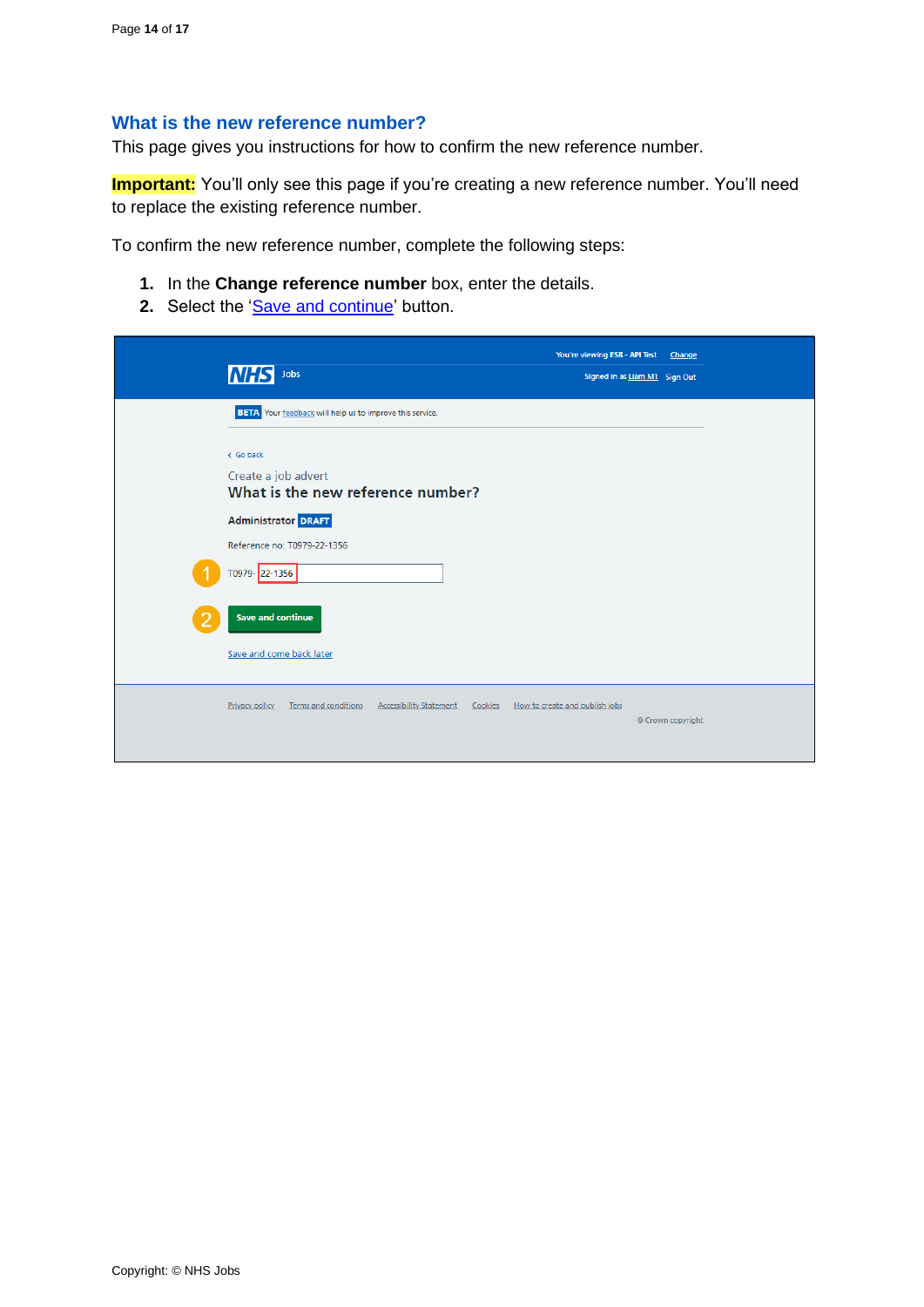#### <span id="page-14-0"></span>**Check and save the position details in ESR**

This page gives you instructions for how to check and save the position details in ESR.

**Important:** In this example, you've changed the job title and reference number.

To check, change and save the position details in ESR, complete the following steps:

- **1.** Select a '*Change'* link (optional).
- 2. Select the ['Save and continue'](#page-15-0) button.

| Jobs                     |                                                                   |                                           | You're viewing ESR - API Test Change<br>Signed in as Liam M1 Sign Out |  |  |  |  |
|--------------------------|-------------------------------------------------------------------|-------------------------------------------|-----------------------------------------------------------------------|--|--|--|--|
|                          | <b>BETA</b> Your feedback will help us to improve this service.   |                                           |                                                                       |  |  |  |  |
|                          | Create a job advert<br>Check and save the position details in ESR |                                           |                                                                       |  |  |  |  |
| Cost code                | 979M1000AM7                                                       | Change                                    |                                                                       |  |  |  |  |
| Position                 | <b>Position 8629368</b><br>25221729                               | Change                                    |                                                                       |  |  |  |  |
| <b>Job title</b>         | Administrator                                                     | Change                                    |                                                                       |  |  |  |  |
| Reference number         | T0979 54321                                                       | Change                                    |                                                                       |  |  |  |  |
| <b>Save and continue</b> |                                                                   |                                           |                                                                       |  |  |  |  |
| Privacy policy           | Terms and conditions<br><b>Accessibility Statement</b>            | How to create and publish jobs<br>Cookies | © Crown copyright                                                     |  |  |  |  |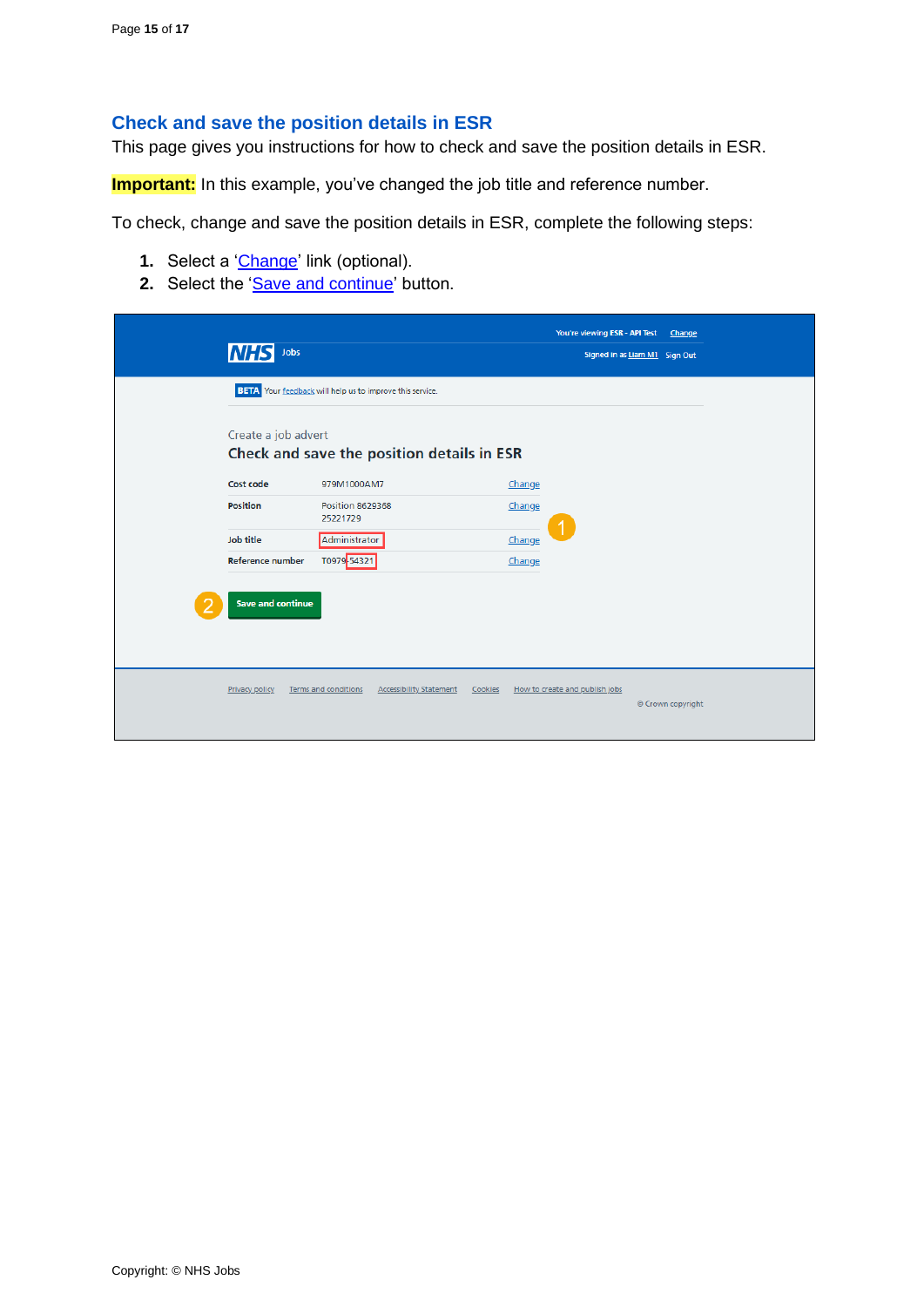#### <span id="page-15-0"></span>**Check the ESR position status in NHS Jobs**

This page gives you instructions for how to check the ESR position status in NHS Jobs.

**Important:** In this example, the status is '**COMPLETED**' as you've completed the ESR position section. You need to complete all sections before you can publish your listing.

To go to the next section of your task list, complete the following steps:

- **1.** Select a link to begin a section of the task list. or
- **2.** Select the 'Save and come back later' link.

|   |                                                                                                | You're viewing ESR - API Test Change                |  |  |  |
|---|------------------------------------------------------------------------------------------------|-----------------------------------------------------|--|--|--|
|   | Jobs                                                                                           | Signed in as Liam M1 Sign Out                       |  |  |  |
|   | <b>BETA</b> Your feedback will help us to improve this service.                                |                                                     |  |  |  |
|   |                                                                                                |                                                     |  |  |  |
|   | <b>Administrator job listing</b>                                                               |                                                     |  |  |  |
|   | <b>DRAFT</b><br>Reference no: T0979-54321                                                      |                                                     |  |  |  |
|   |                                                                                                |                                                     |  |  |  |
|   | <b>Job listing incomplete</b><br>You have completed 1 of 11 sections.                          |                                                     |  |  |  |
|   |                                                                                                |                                                     |  |  |  |
|   | Find the position within ESR                                                                   |                                                     |  |  |  |
|   | <b>ESR</b> position                                                                            | <b>COMPLETED</b>                                    |  |  |  |
|   | Add the details of the job                                                                     |                                                     |  |  |  |
|   | About the job and pay                                                                          | <b>NOT STARTED</b>                                  |  |  |  |
|   | Location                                                                                       | <b>NOT STARTED</b>                                  |  |  |  |
|   | Contact details and closing date                                                               | <b>NOT STARTED</b>                                  |  |  |  |
|   | Add the job overview, job description and person                                               |                                                     |  |  |  |
|   | specification                                                                                  |                                                     |  |  |  |
|   | Job overview                                                                                   | <b>NOT STARTED</b>                                  |  |  |  |
| 1 | Job description                                                                                | <b>NOT STARTED</b>                                  |  |  |  |
|   | Person specification<br><b>Supporting documents</b>                                            | <b>NOT STARTED</b><br><b>NOT STARTED</b>            |  |  |  |
|   |                                                                                                |                                                     |  |  |  |
|   | Add pre-application and additional application questions                                       |                                                     |  |  |  |
| 1 | Pre-application questions                                                                      | <b>NOT STARTED</b>                                  |  |  |  |
|   | <b>Additional application questions</b>                                                        | <b>NOT STARTED</b>                                  |  |  |  |
|   | Add the recruitment team                                                                       |                                                     |  |  |  |
|   | <b>Recruitment team</b>                                                                        | <b>NOT STARTED</b>                                  |  |  |  |
|   |                                                                                                |                                                     |  |  |  |
|   | You need to complete all sections before you send it for approval.<br>Save and come back later |                                                     |  |  |  |
|   |                                                                                                |                                                     |  |  |  |
|   |                                                                                                |                                                     |  |  |  |
|   | Privacy policy<br>Terms and conditions  Accessibility Statement  Cookies                       | How to create and publish jobs<br>© Crown copyright |  |  |  |
|   |                                                                                                |                                                     |  |  |  |

**Tip:** To find out how to create and publish a job listing, go to a user guide or video from the '**Create a job listing'** section of the ['Help and support for employers'](https://www.nhsbsa.nhs.uk/new-nhs-jobs-service/help-and-support-employers) webpage.

To check this information in ESR, go to the ['Check the vacancy requisition in ESR'](#page-16-0) page.

You've completed the ESR position section in NHS Jobs and reached the end of this user guide.